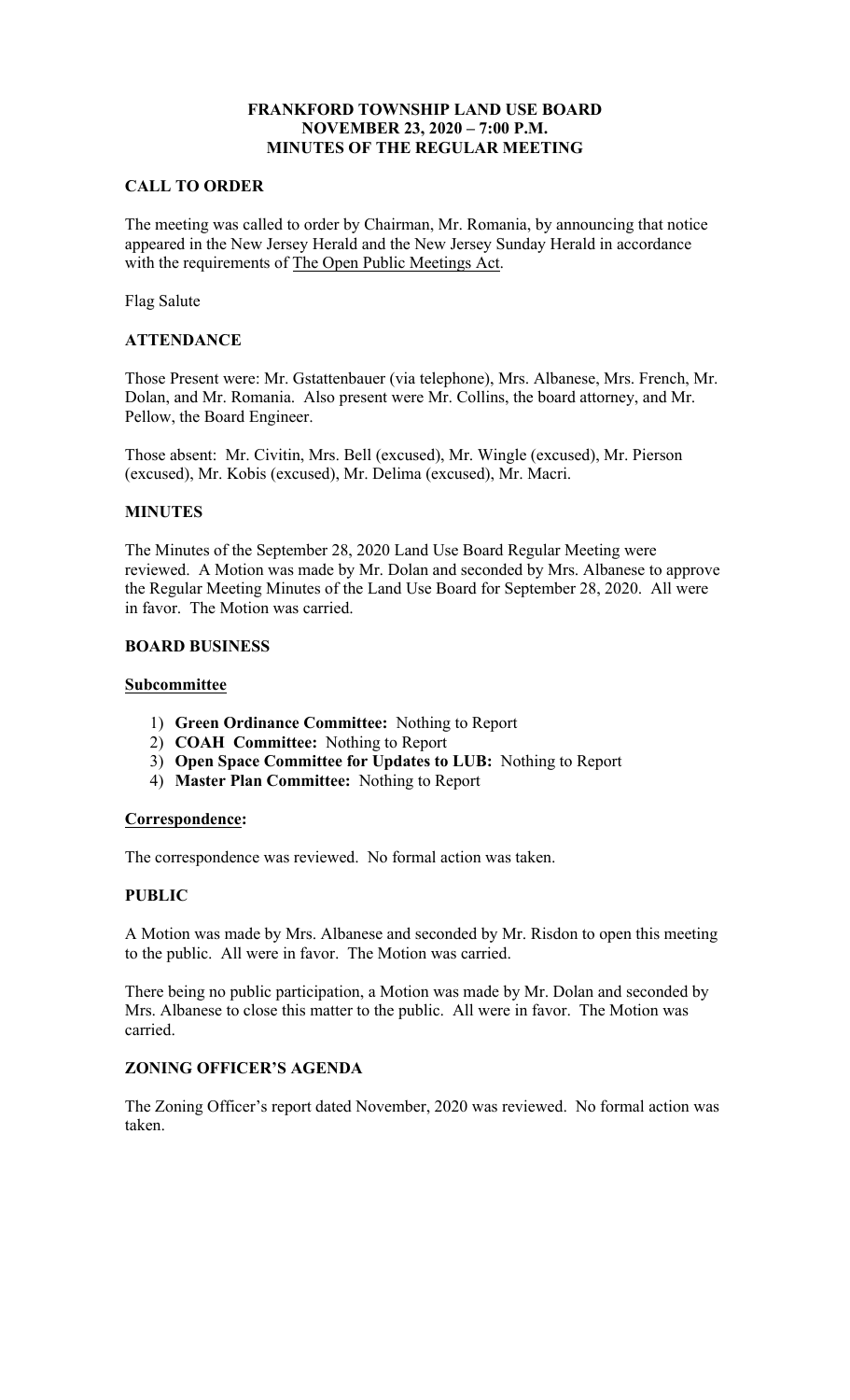## **Frankford Township Land Use Board November 23, 2020 Minutes Page 2 of 3**

#### **RESOLUTIONS**

## **Walter and Debbie Grote – LUB 20-10 – Block 170, Lots 5 & 6 – 65-67 Lakeview Point Avenue – "C" & "D" Variance:**

Mrs. French to approve the Resolution for a "C" & "D" Variance for the applicant. Roll The Resolution was reviewed. A Motion was made by Mrs. Albanese and seconded by Call:

YES: 5 Gstattenbauer, Albanese, French, Dolan, Romania

NO: 0

ABSTAIN: 0

The Motion was carried.

## **Our Lady Queen of Peace – LUB 20-12 – Block 19, Lot 1 – 209 US Highway Route 206 – "D" Variance:**

The Resolution was reviewed. A Motion was made by Mr. Dolan and seconded by Mr. Gstattenbauer to approve the Resolution for a "D" Variance for the applicant. Roll Call:

YES: 4 Gstattenbauer, French, Dolan, Romania

NO: 0

ABSTAIN: 0

The Motion was carried.

## **CARRIED APPLICATIONS**

## **Shore Road – Interpretation and/or "D" Variance: Lars and Kimberly Hawley – LUB 20-06 – Block 130, Lot 13 – 19 Upper North**

further notice. Appearing before the board was William Haggerty, Attorney for the applicant, requesting that this matter be carried to the December 9, 2020 Land Use Board meeting without

A Motion was made by Mrs. French and seconded by Mr. Gstattenbauer to carry this matter to the December 9, 2020 Land Use Board meeting without further notice. All were in favor. The Motion was carried.

#### **Michael and Margaret Costello – LUB 20-11- Block 164, Lot 10 – 68 Myrtle Avenue – "C" & "D" Variances:**

 that the application be carried without further notice to the January 13, 2021 Land Use Appearing before the board was the applicant's attorney, William Haggerty, requesting Board meeting.

 A Motion was made by Mr. Gstattenbauer and seconded by Mrs. Albanese to carry this matter to the January 13, 2021 Land Use Board meeting without further notice. All were in favor. The Motion was carried.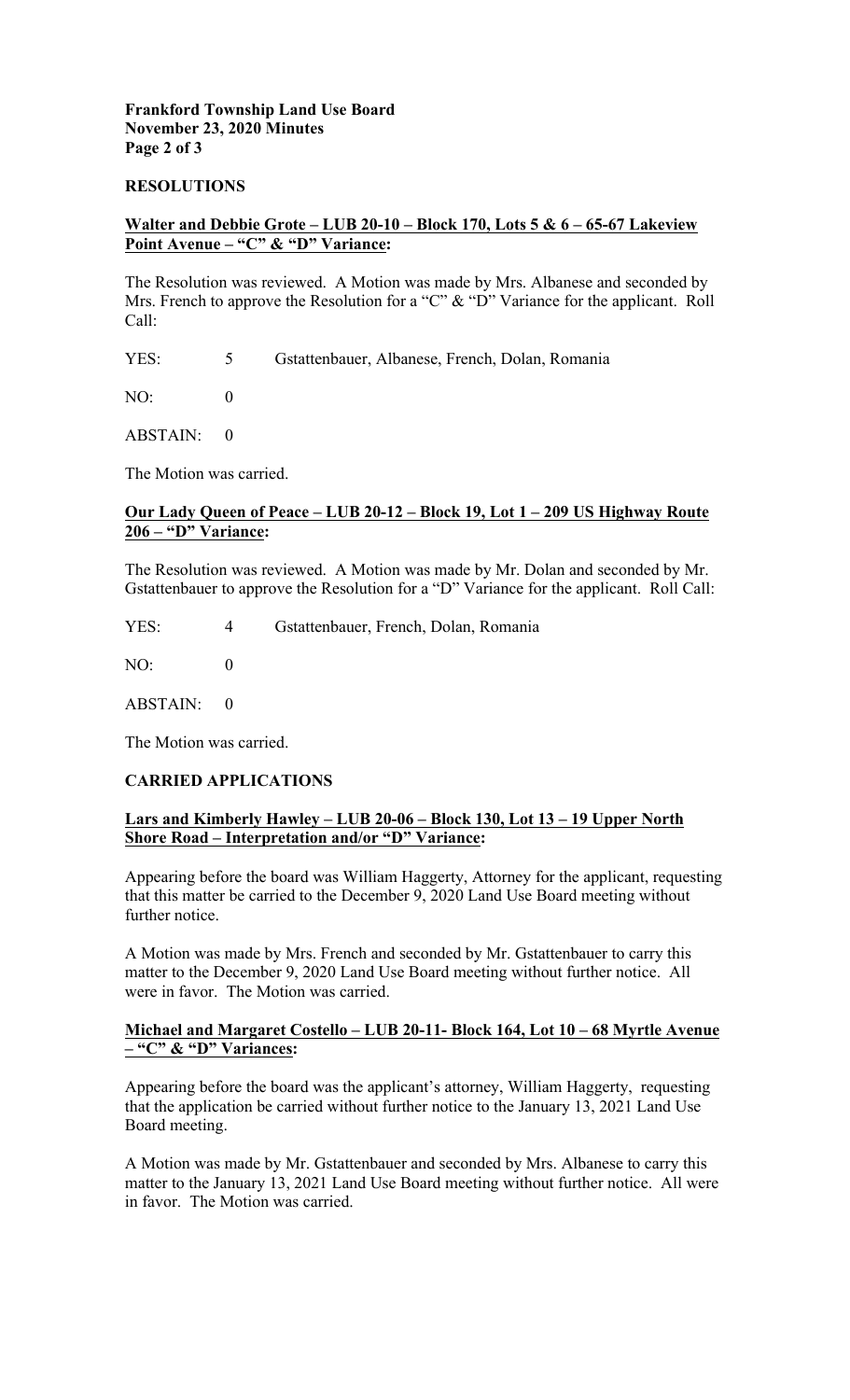## **Frankford Township Land Use Board November 23, 2020 Minutes Page 3 of 3**

## **BOARD BUSINESS CONT.**

#### **Return of Escrow Monies:**

 2 - \$506.75; Thomas Nico's (Jumboland) – LUB 19-10 – Block 168, Lot 2 - \$104.06; Nico's (Jumboland) – LUB 12-04 – Block 168, Lot 2 - \$242.50. A memo was received from the board secretary regarding the return of escrow money to the following applications: Thomas Nico's (Jumboland) – LUB 20-13 – Block 168, Lot Thomas Nico's (Jumboland) – LUB 15-05 – Block 168, Lot 2 - \$86.50; and Thomas

A Motion was made by Mr. Gstattenbauer and seconded by Mrs. French to return the escrow money to the above applicant. Roll Call:

YES: NO: 0 6 Gstattenbauer, Albanese, Risdon, French, Dolan, Romania

ABSTAIN: 0

The Motion was carried.

#### **Invoices:**

A Motion was made by Mr. Risdon and seconded by Mrs. Albanese to approve the November, 2020 Invoices on the Bill list attached hereto and made a part hereof as Exhibit "A". Roll Call:

| YES: | $5\qquad$ | Gstattenbauer, Albanese, Risdon, French, Dolan, Romania, |
|------|-----------|----------------------------------------------------------|
| NO:  |           |                                                          |

ABSTAIN: 0

The Motion was carried

## **ADJOURN**

A Motion was made by Mr. Risdon and seconded by Mr. Albanese, to adjourn the meeting. All were in favor. The Motion was carried.

Respectfully submitted,

SHARON M. YAROSZ Land Use Administrator